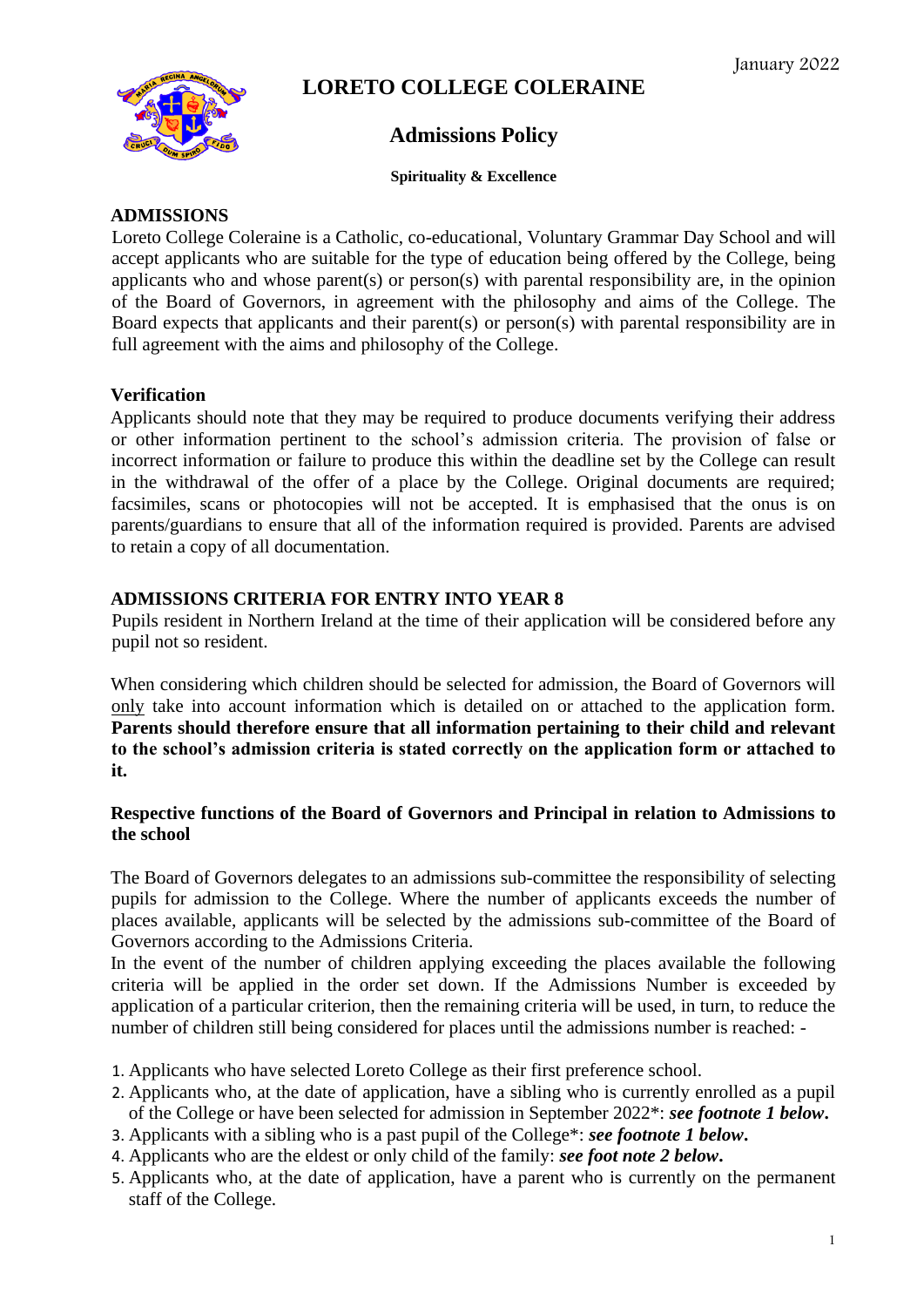6. Applicants from the following primary schools, directly affected by the closure of St Joseph's College, Coleraine: St. John's PS, Coleraine / St Malachy's PS, Coleraine / St Colum's PS, Portstewart / St Patrick's PS, Portrush.

| Ballykelly                  | Hezlett                  | <b>St Canice's Feeny</b>               |  |
|-----------------------------|--------------------------|----------------------------------------|--|
| Ballysally                  | Honourable Irish Society | St Columba's Ballerin                  |  |
| <b>Bunscoil an Chaistil</b> | Killowen                 | St Columba's Kilrea                    |  |
| Carhill Integrated          | Macosquin                | St Finlough's, Ballykelly              |  |
| Carnalridge                 | Mill Strand              | St John's Dernaflaw                    |  |
| Castleroe                   | Millburn                 | St John's Swatragh                     |  |
| Crossroads                  | Portrush                 | St Joseph's Dunloy                     |  |
| Damhead                     | Portstewart              | St Mary's Gortnaghey                   |  |
| <b>DH Christie Memorial</b> | Roe Valley Integrated    | St Matthew's Drumsurn                  |  |
| Faughanvale                 | St Aidan's Magilligan    | St Patrick's & St Brigid's Ballycastle |  |
| Gaelscoil Leim an Mhadaidh  | St Brigid's Ballymoney   | St Patrick's & St Joseph's Garvagh     |  |
| Gaelscoil Neachtain         | St Brigid's Cloughmills  | St Patrick's Loughgiel                 |  |
| Gorran                      | St Brigid's Tirkane      | <b>St Patrick's Rasharkin</b>          |  |
| Harpur's Hill               | St Canice's Dungiven     | Termoncanice                           |  |

7. Applicants from the Primary Schools listed in the table below:

8. Applicants selected using a random tiebreaker**: see footnote3 below** 

#### **FOOTNOTES**

**1**.Where applicable "sibling" is defined as another child of the family, in accordance with Department of Education Circular 2016/15(as revised). Name and year group of present pupil and name (at time of attendance) and dates of attendance of past pupil must be provided.

**2.** Twins and other multiples who are eldest in the family are treated as joint eldest children. This criterion intends to prioritise the child of a family that has not had the opportunity to have an elder child to be enrolled at the College. The following circumstances will therefore be treated as meeting this criterion:

(i)The Applicant is more than seven school years younger than the next eldest child of the family. (ii)The family has moved residence so that a child who is not the eldest child of the family is the first child of that family to have the practical opportunity to apply to the school.

(iii) One or more elder children of the family attends a special school and the child applying is therefore the eldest child of the family in a position to apply to the College.

A verifying letter must be submitted at the time of application stating that the child is the eldest or only child of the family, the verifier must have known the child and family for at least two years. It must be signed by one of the following who is not a member of the applicant's family: A primary school Principal, an elected public representative, a medical practitioner a solicitor, a member of the clergy.

**3**.Tie Breaker: In the event of a tie for a remaining place or places, which is not resolved by the application of the criteria above, further selection will occur on the basis of Random Selection. Random Selection: Each application at this stage will be allocated a random number electronically generated via an online random generator. The applications will then be ranked in order, with the higher numbers having preference. Places will be allocated, and a waiting list will be formed according to the rank order.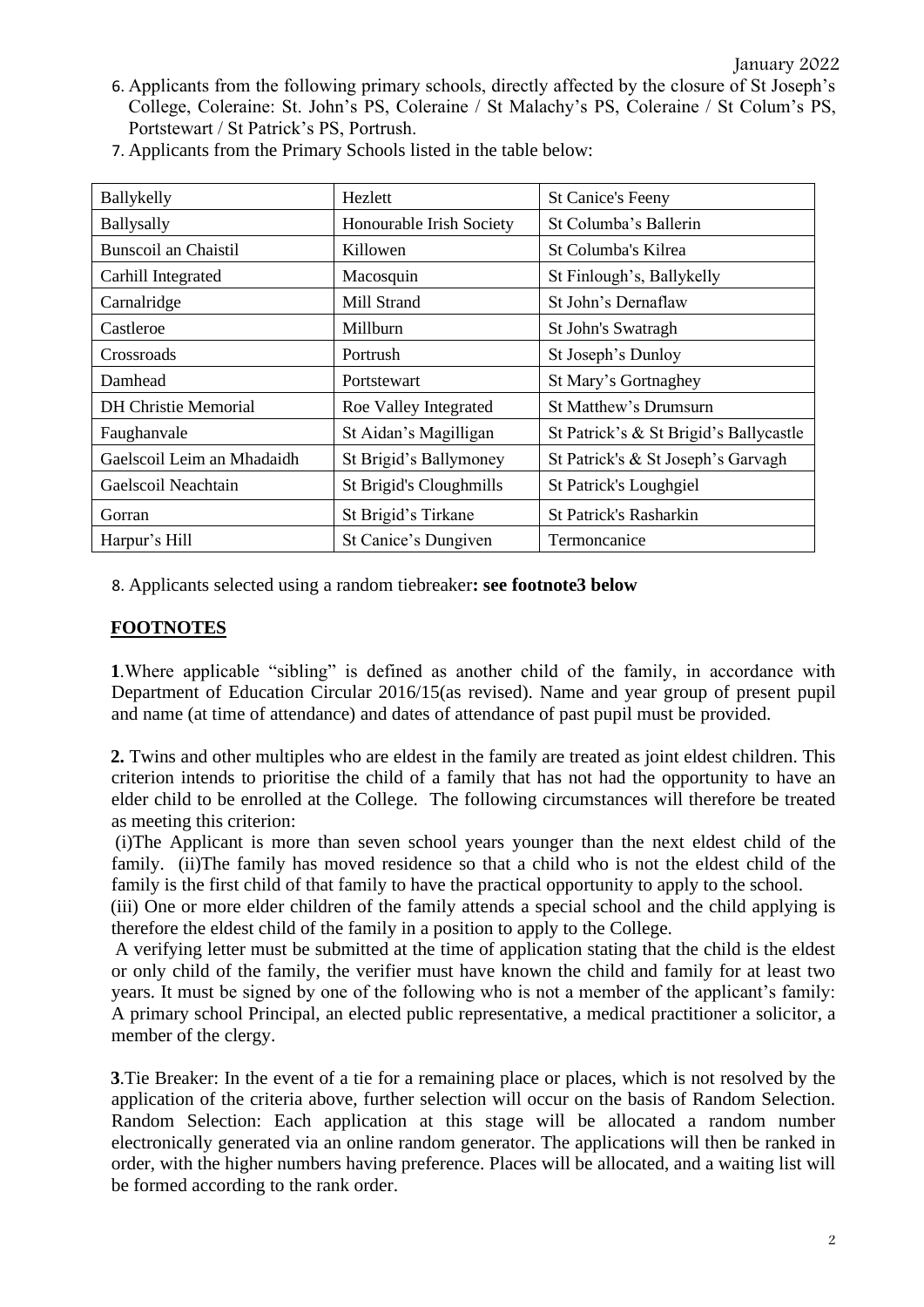## **Verification of Information**

The Board of Governors reserves the right to require such supplementary evidence as it may require, to support or verify information on any application/transfer application.

Those making applications should also note the provision of false information or incorrect information, or the failure to provide verifying documents according to the required deadline, may result in either a withdrawal of a place or the inability of the school to offer a place.

## **ADMISSIONS TO YEAR 8 AFTER 1 SEPTEMBER 2022**

Parents/Guardians who wish to have their child considered for admission in the event of a place arising after 1 September should write to the Principal clearly stating this. Written acknowledgement will be issued. In the event of such a vacancy arising, the above criteria will be applied to these applications only.

| Year    | <b>Admissions</b><br>No. | <b>Total Applications</b><br><b>All Preferences</b> | <b>Total</b><br><b>Admissions</b> |
|---------|--------------------------|-----------------------------------------------------|-----------------------------------|
| 2019/20 | 160                      | 190                                                 | $162*$                            |
| 2020/21 | 160                      | 168                                                 | 160                               |
| 2021/22 | 160                      | 176                                                 | 160                               |

#### **Number of Applications and Admissions**

\* 1 on appeal

This table does not include children who were admitted to the school with a statement of special educational needs.

## **More detailed data on application and admission numbers is contained in the school prospectus.**

## **ADMISSIONS CRITERIA FOR ADMISSION TO YEARS 9 – 12**

Loreto College Coleraine is a Catholic, coeducational, Voluntary Grammar Day School and will accept applicants who are suitable for the type of education being offered by the College, being applicants who and whose parent(s) or person(s) with parental responsibility are, in the opinion of the Board of Governors, in agreement with the philosophy and aims of the College. The Board assumes that applicants and their parents(s) or person(s) with parental responsibility are in full agreement with the aims and philosophy of the College. Applicants must be prepared to sign that they accept the rules of the College and will adhere to these rules and maintain a serious commitment to study. The Board reserves the right to refuse admission to any applicant who, or whose parent(s) or person(s) with parental responsibility, fails to be in agreement with the school's philosophy or aims and in this regard the decision of the Board shall be final and binding on all applicants.

It is the College's policy to admit new pupils only at the start of the academic year, except in exceptional circumstances. When there are places available, the College wishes to accept applicants who are suitable for the type of education offered by the College, and who are in agreement with the Philosophy and Aims of the College. Any applications must be received before 30 June prior to entrance in September.

The following criteria will be applied:

(a) For admission to KS3 the applicant's report records must provide evidence of the ability to cope with the work being done in the year group applied for.